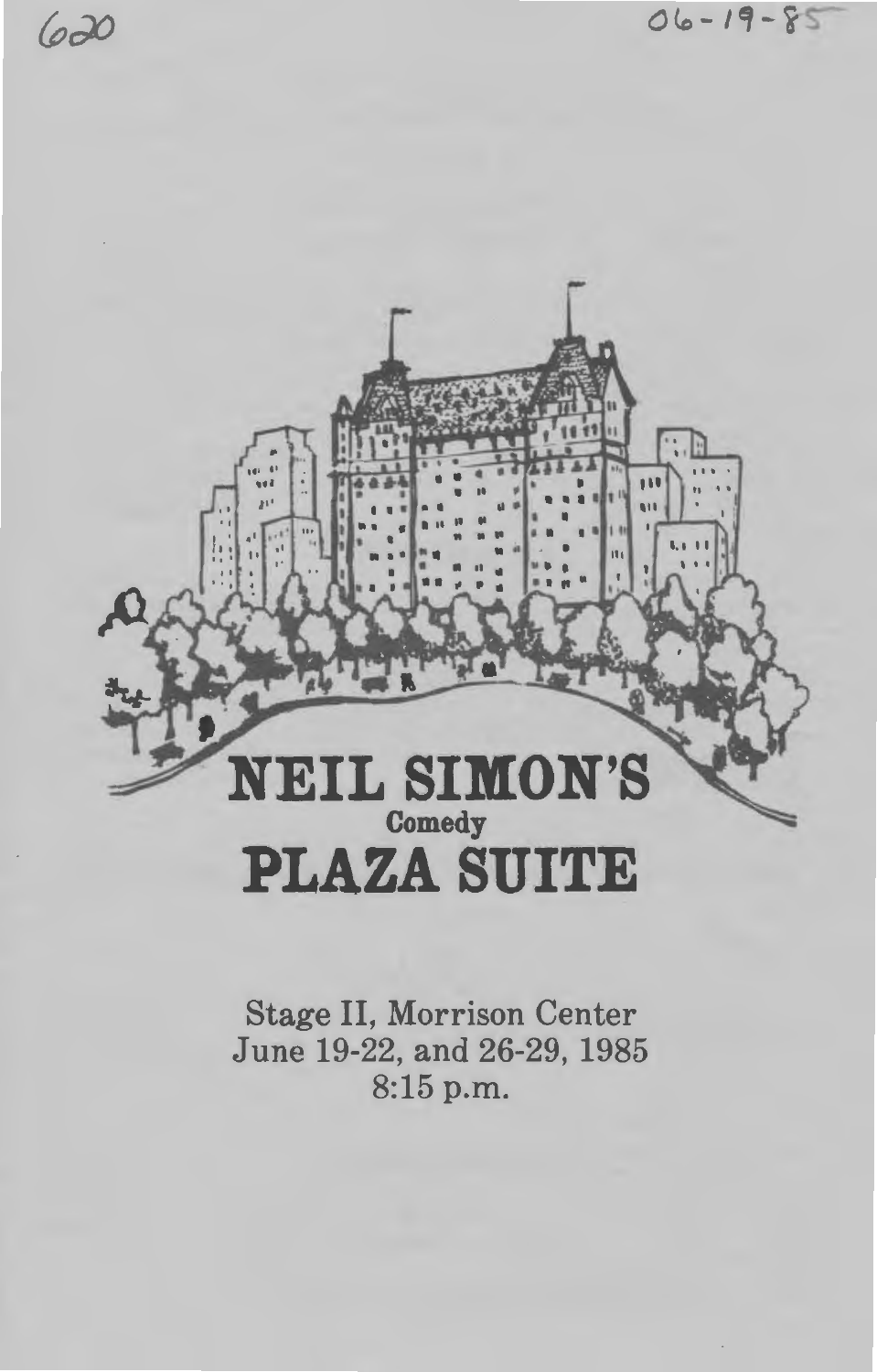## Boise State University SUMMER SHOWCASE THEATRE

#### *presents*

# PLAZA SUITE by Neil Simon

### **CAST**

(in order of appearances)

### ACTI

#### ACT II

| . |  |
|---|--|
|   |  |
|   |  |
|   |  |

#### ACT III

### PLACE

These are three plays taking place in the same suite in the Plaza Hotel.

### TIME

**ACTI Winter** 

#### INTERMISSION

#### ACT II Spring

#### INTERMISSION

#### ACT III Spring, a year later

\*Produced by special arrangement with Samuel French, Inc.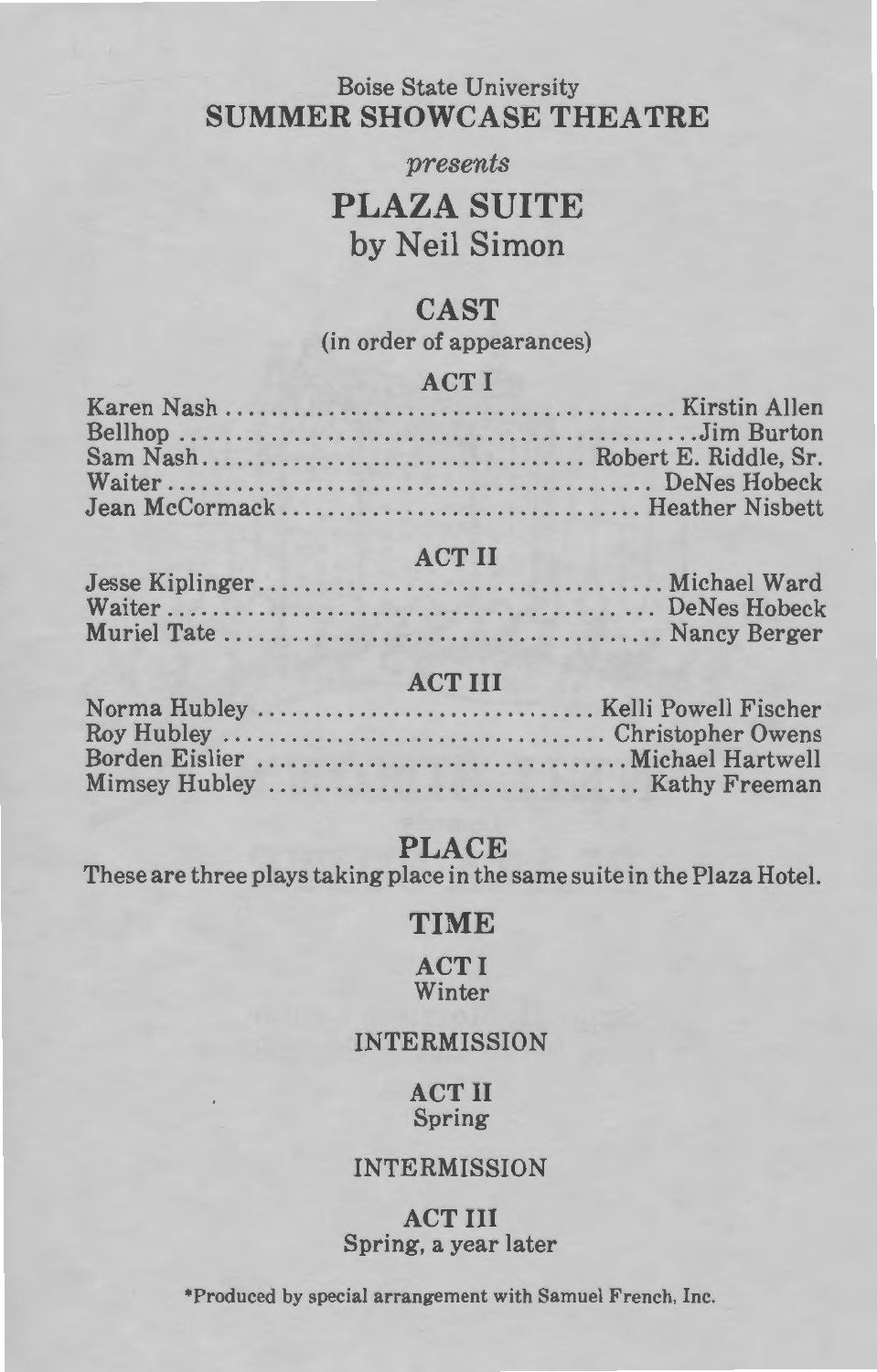# **PRODUCTION STAFF**

| Scenic DesignerChris Anderson        |                                                   |
|--------------------------------------|---------------------------------------------------|
|                                      |                                                   |
|                                      |                                                   |
| Stage Manager Robert E. Riddle, Sr.  |                                                   |
| House Manager  Robert E. Riddle, Sr. |                                                   |
|                                      |                                                   |
|                                      | <b>Heather Nishett</b><br><b>PACKAGE AND LONG</b> |
|                                      |                                                   |
|                                      | <b>Heather Nisbett</b>                            |

# **PRODUCTION CREW**

**SETTING**  Head Carpenter - Michael Hartwell Steve Redmond Leigh Daniels Kelli Powell Fischer Dennis Skiles

**PROPERTIES**  Kelly Marie Cassel

**SOUND**  Jon Langrell

# **ACKNOWLEDGMENTS**

Special thanks to Ray Stattner of the Idanha Hotel for use of the room for publicity pictures.

Major funding of Summer Showcase Theatre by Boise Sunrise Rotary Club.